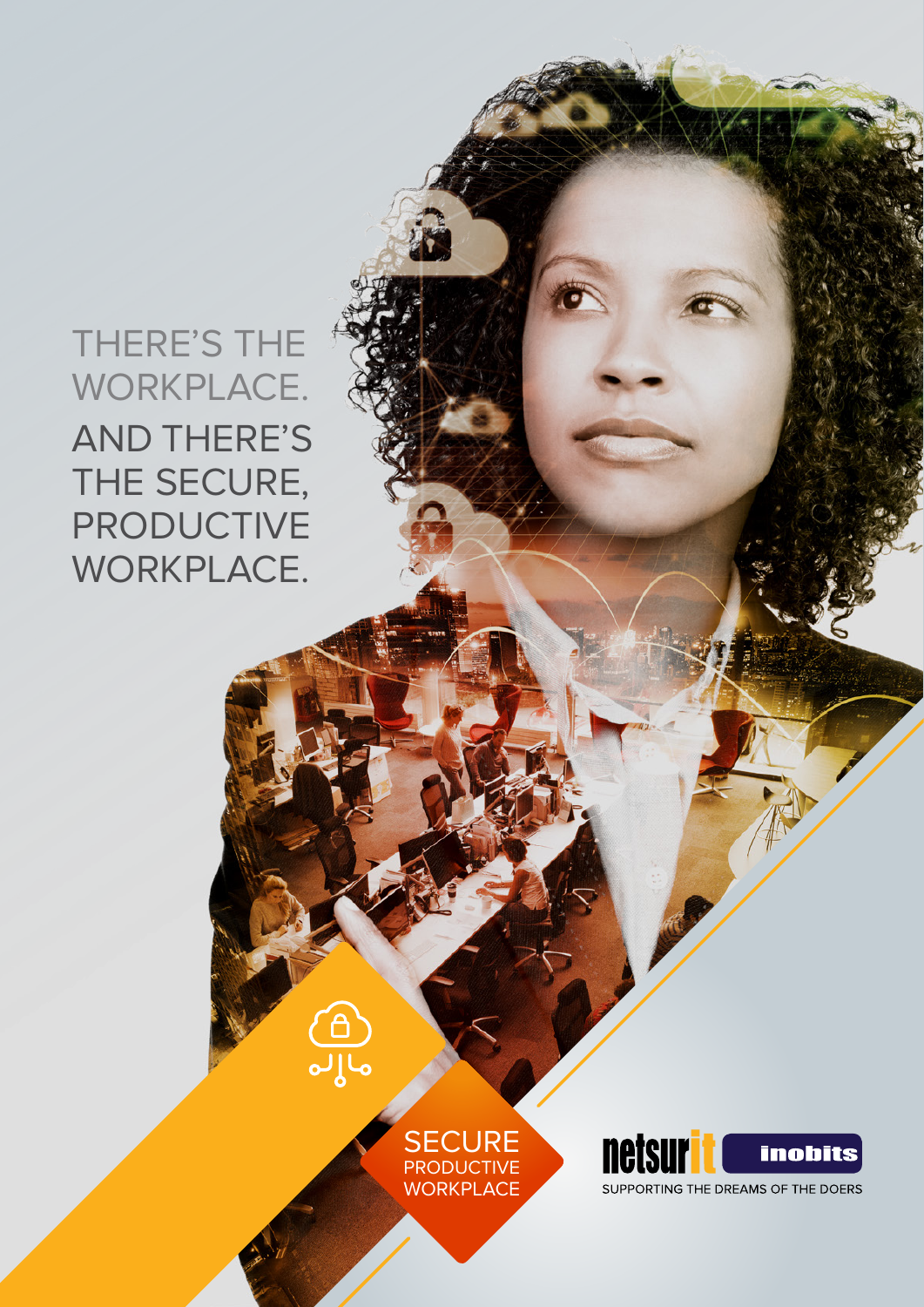**There's no denying the fact that the face of industry is rapidly changing.** Today, every single business, tech-based or not, is dependent on IT. And almost on a daily basis, new and exciting disruptive technologies are accelerating this change, making it imperative for today's companies to **"adapt or die."**

Today's typical workplace has e-mail, calendaring, instant messaging, video conferencing and telephony, with mobile devices introducing a multitude of platforms on which these services are consumed, with variables such as versioning, collaboration, intellectual property, security and compliance. Then add the fact that these technologies stretch to home, office, cars and hotel rooms around the world, and it becomes clear that to succeed in today's business environment, there is more need than ever for a secure, seamless, co-ordinated, end-to-end workplace management solution.



# **PRODUCTIVE WORKPLACE. INTRODUCING NETSURIT'S SECURE**

It has become common practice for staff to work from a host of different devices, many of which are not owned by the company and most are for both business and personal use. This creates challenges with security, governance, management and service provisioning.

**Netsurit's Secure Productive Workplace is an all-encompassing solution that ensures security, fosters collaboration and drives improved productivity all while reducing IT costs.** Using a cost-effective phased implementation, the adoption of Netsurit's Secure Productive Workspace will radically improve your business outcomes with minimum risk and virtually no disruption, at a price that suits your aspirations, and your budget.

Harnessing the power of Microsoft 365, which consists of the latest Microsoft Office 365, Enterprise Mobility + Security (EMS) and Windows 10 Enterprise, our team of industry experts will formulate a plan that is perfect for your particular organization. One that provides the latest innovations in enterprise security, management, collaboration and business analytics, implemented and maintained by us and backed by world-class service.